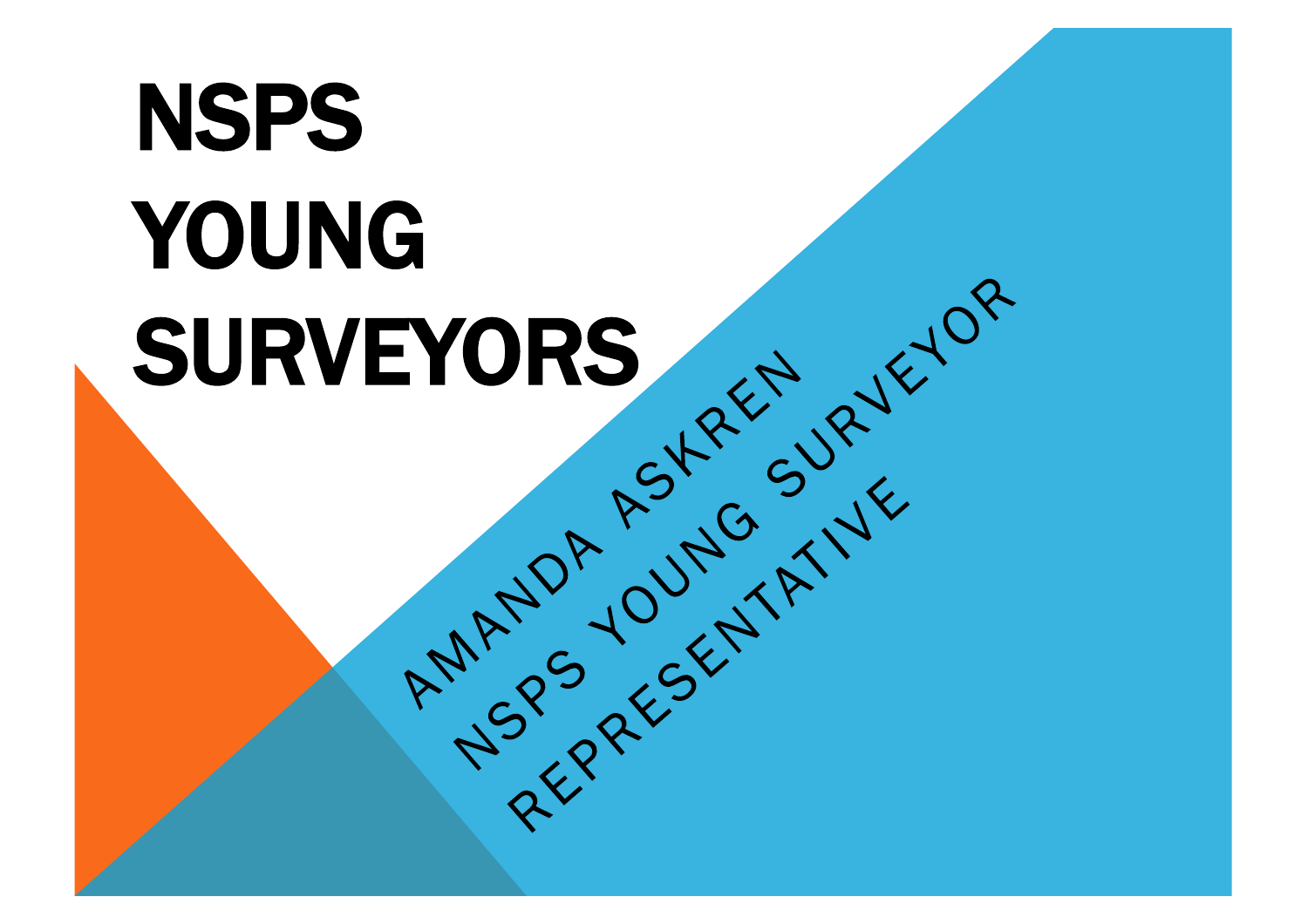### NSPS YOUNG SURVEYOR DEFINITION

The NSPS Young Surveyors are defined by :

- surveyors aged 35 years or under,
- students of surveying
- or those surveyors within 10 years of graduating from a Bachelor or Master's Degree.

Every surveyor is welcome to join to the group; however the focus is to provide support for those individuals that meet the definition.

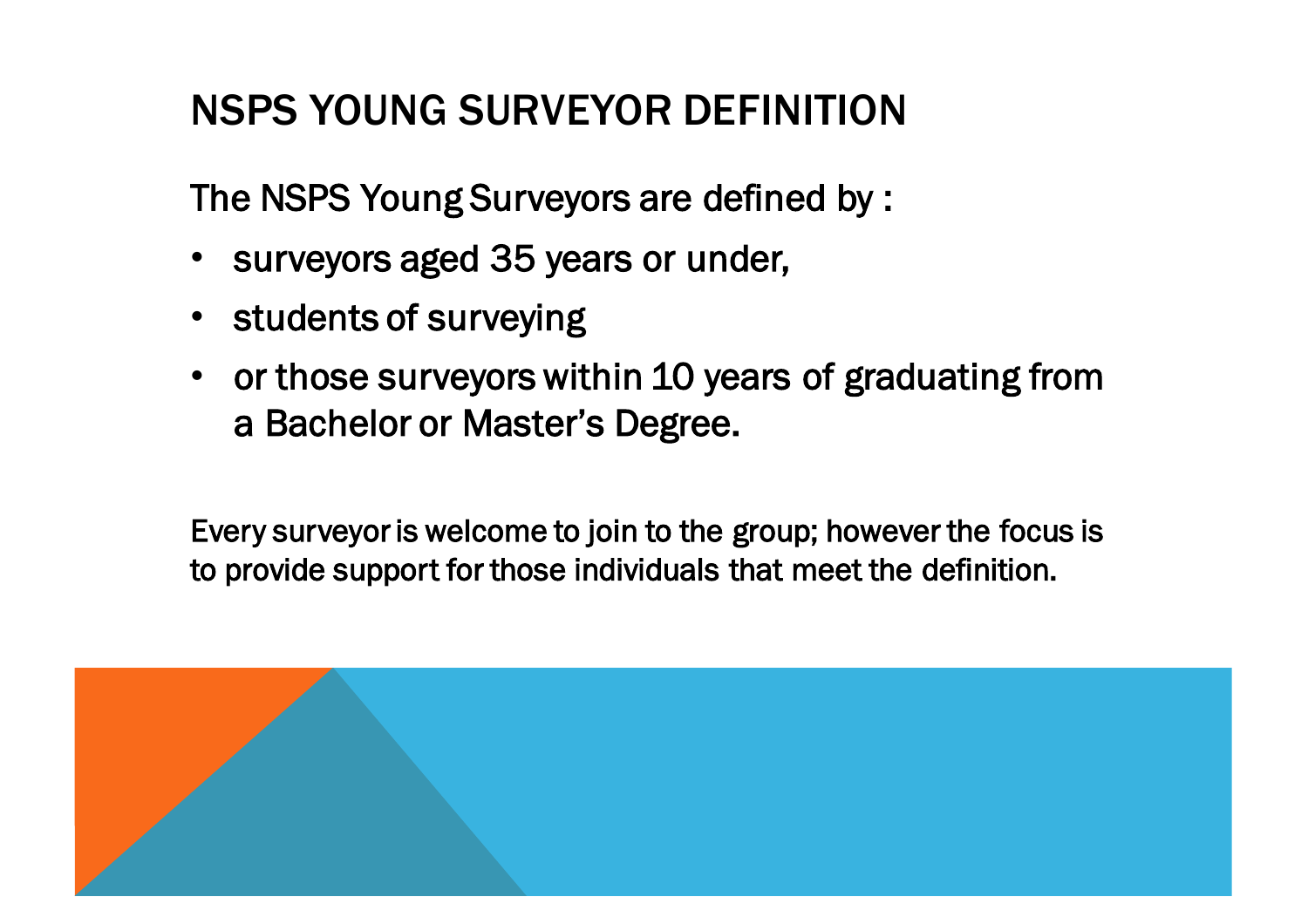#### NSPS YOUNG SURVEYORS MISSION:

- Promote Ensure young surveyors have the ability to promote the surveying profession to the public by way of materials, ideas and opportunities.
- Connect Ensure young surveyors the opportunity to meet, discuss and provide a venue for ideas.
- Represent Ensure young surveyors are present and represented at local and national levels.
- Participate Ensure young surveyors the opportunity to be engaged, active and have a voice at local and national levels.

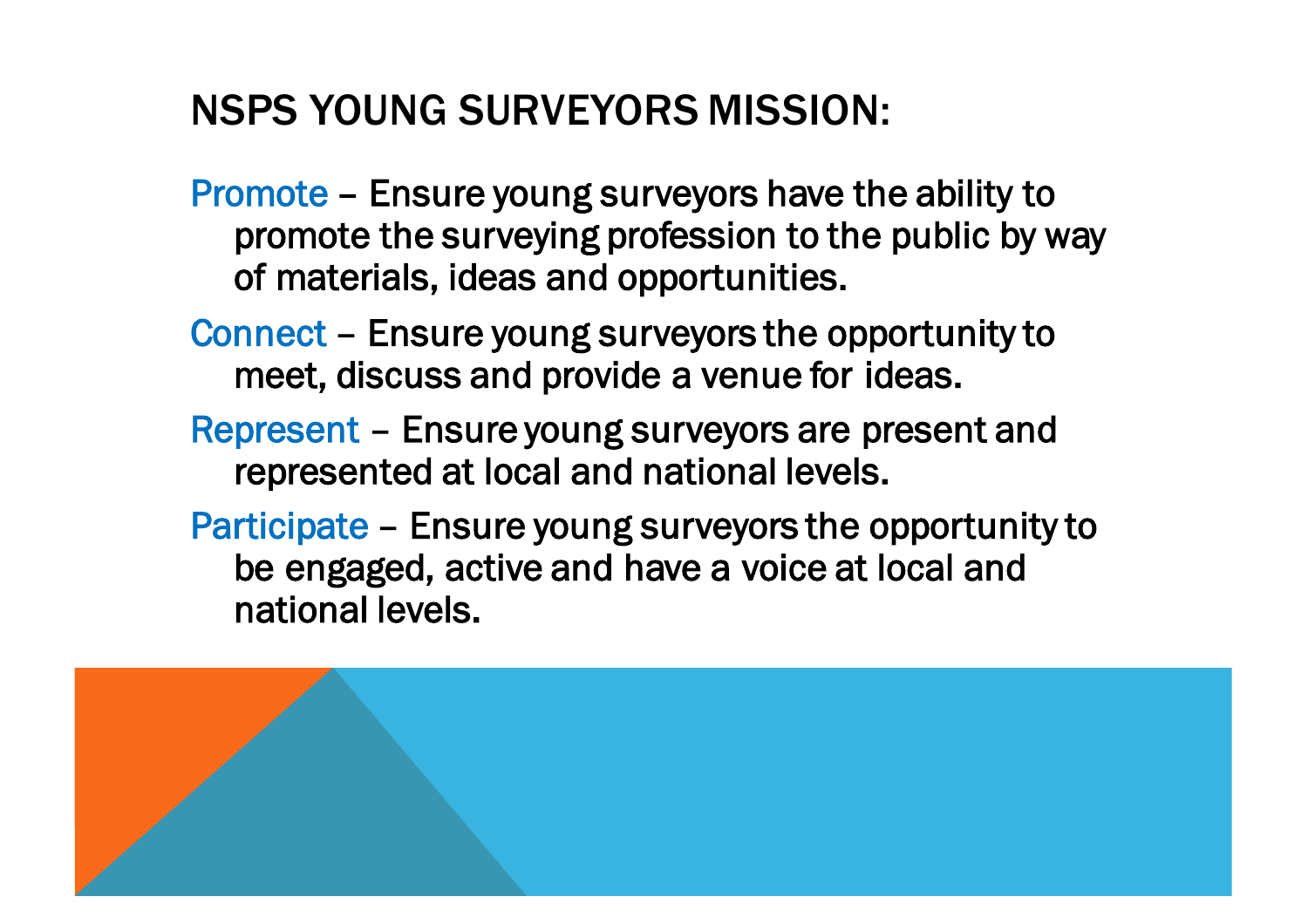#### HOW WE ARE WORKING ON YOUR NETWORK

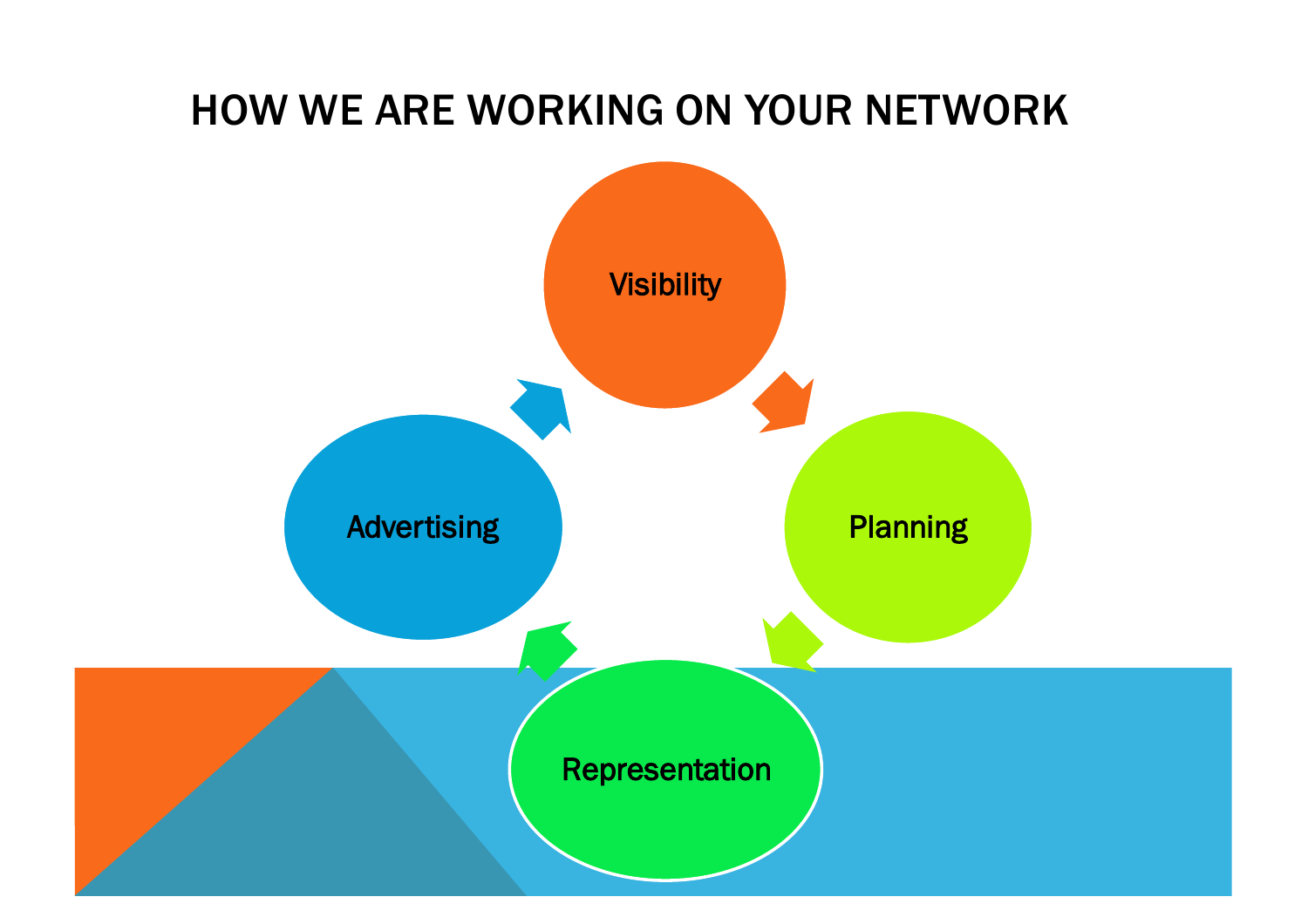## LIST OF EVENTS SINCE APRIL 2014

2014

FIG 1<sup>st</sup> NA Meeting and the inception of the NSPS Network

1<sup>st</sup> Update to NSPS at Fall Meeting - October

1st Webinar - October

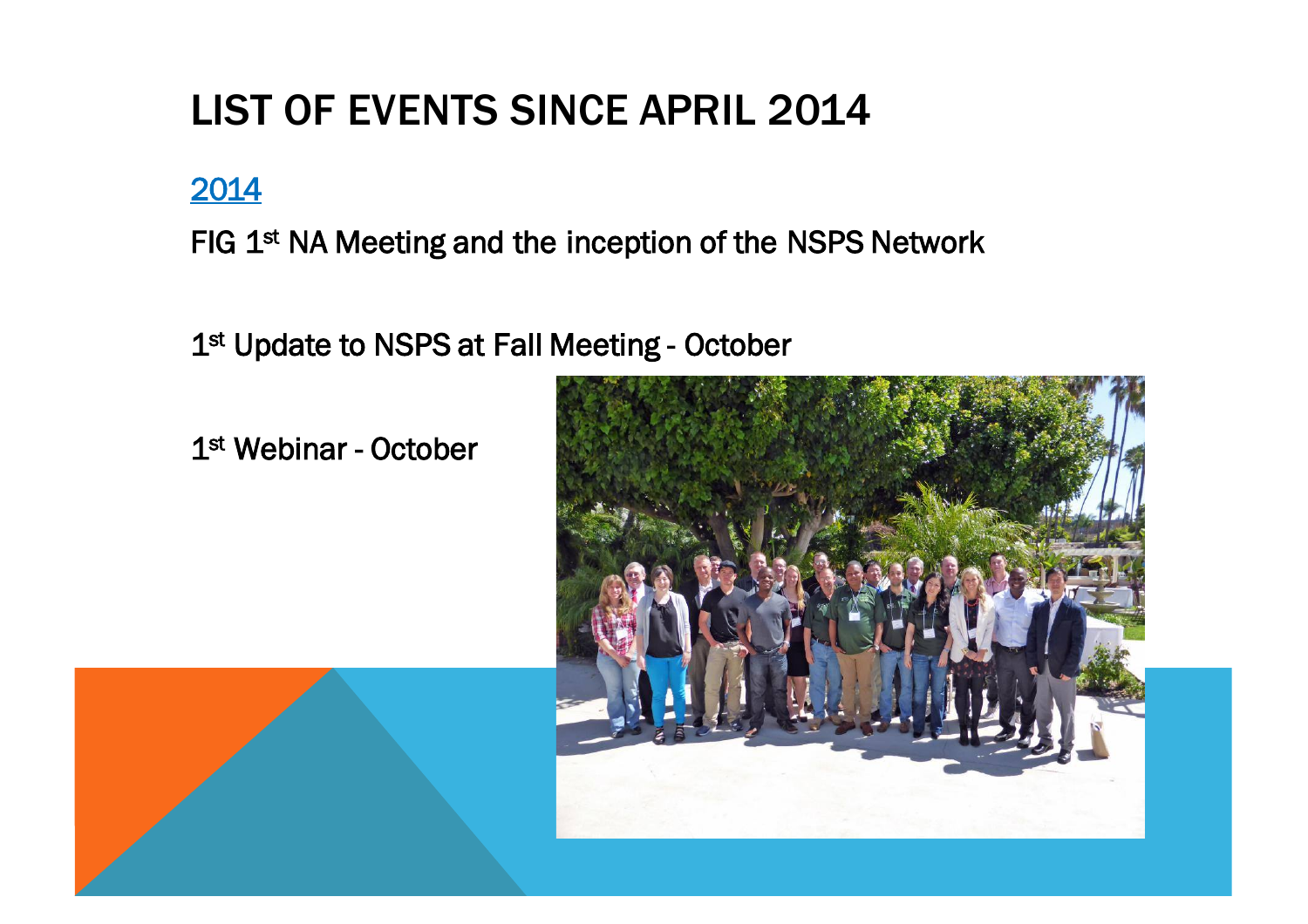# LIST OF EVENTS SINCE APRIL 2014

#### 2015

Many state presentations at their Annual Meetings 2<sup>nd</sup> Update to NSPS at Spring Meeting - April 2nd Webinar – May Leica Conference Presentation - June 1<sup>st</sup> NSPS Meeting - October 3rd Update to NSPS at Fall Meeting – October

NSPS Foundation Logo Contest

– Late 2105

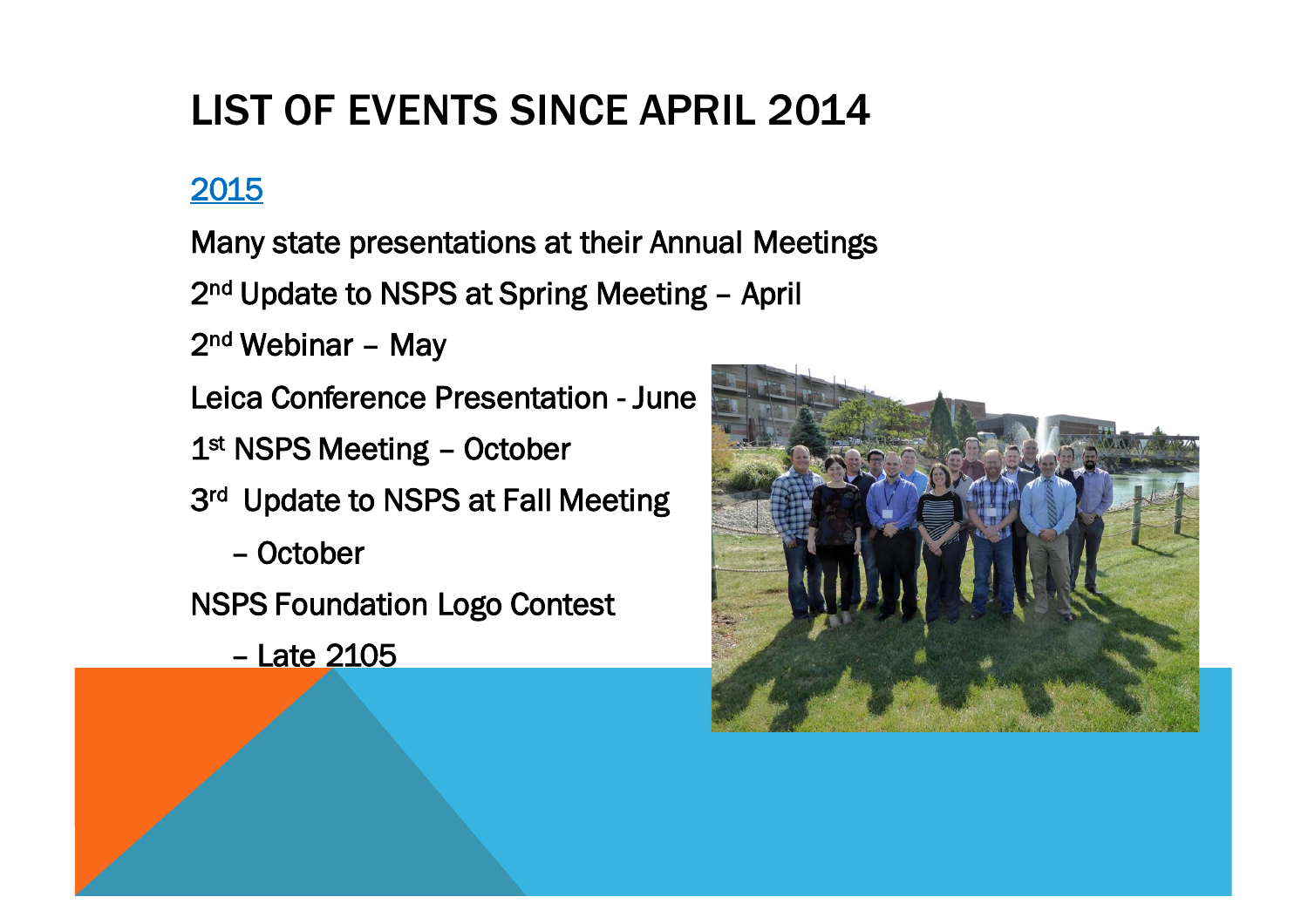#### CURRENT STATUS UPDATE:

Membership – Created a free membership sign-up to help keep everyone in the loop; low numbers so far but working on getting the word out there about it

Representation – 37 States with a designated representative; Last year at this time we had less than 20; October 2014 we had less than 5

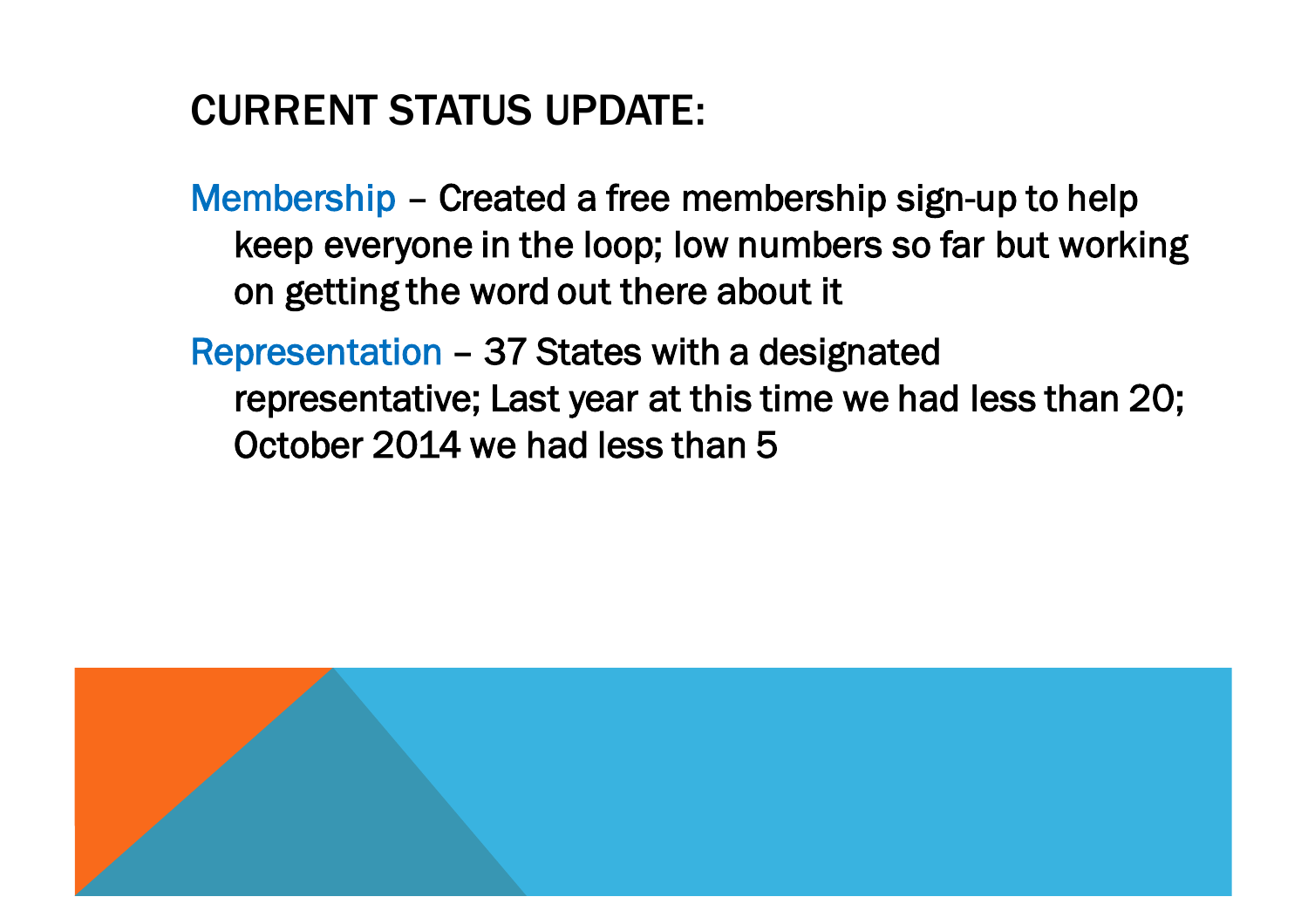#### 2016 GOALS:

- Promote Continue to work on promoting our group and encourage membership (It is FREE!)
- Connect Continue to work on communication tools to present a cohesive strong message from the group – webinars, News and Views, Social Media
- Represent 100% State participation with designated representative
- Participate Approach the Board of Directors at the NSPS Spring Meeting to become an Affiliate Group and request a non-voting seat on the Board